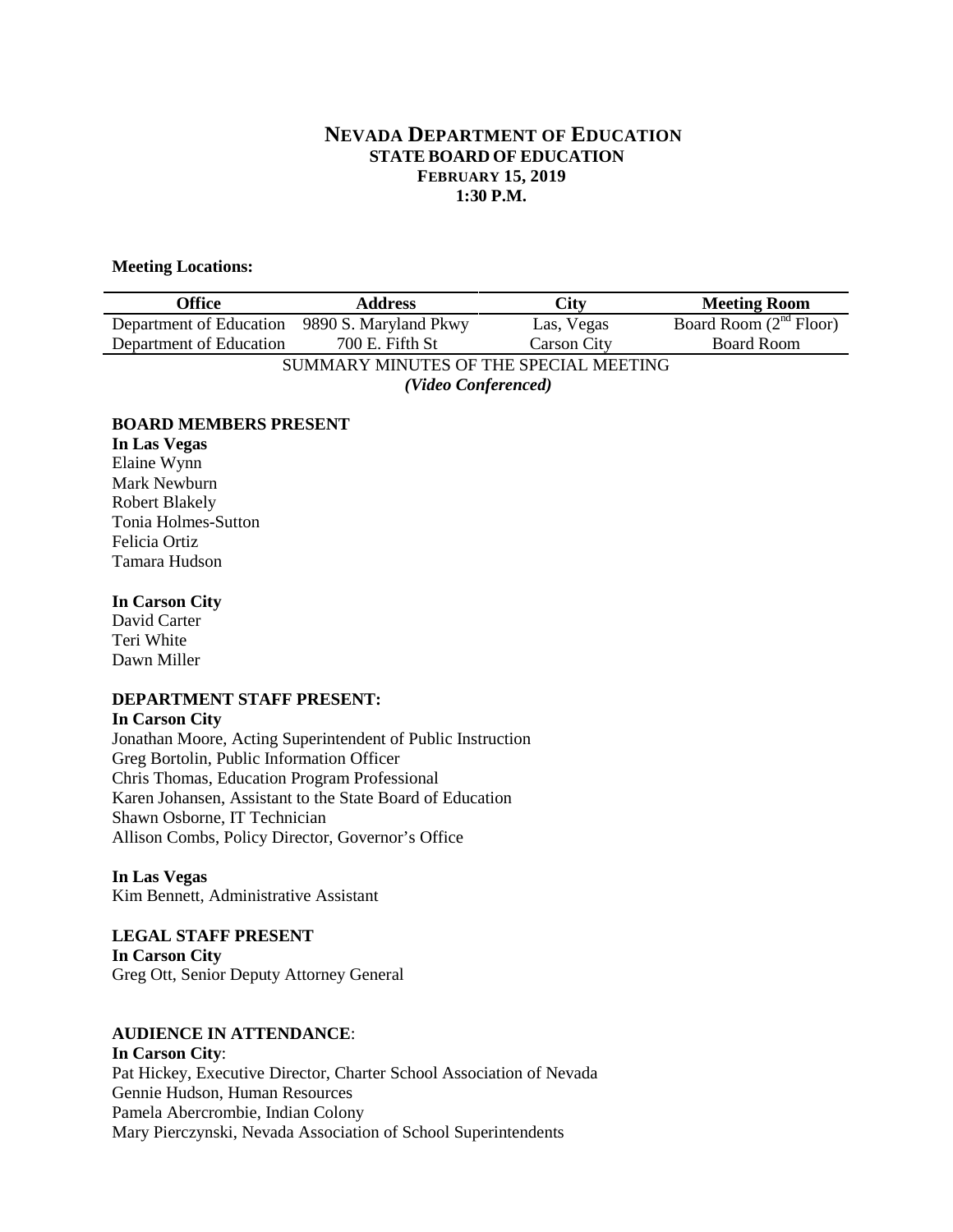# **In Las Vegas:**

Alexander Marks, Nevada State Education Association Patricia Haddad, Opportunity 180 Michelle Housdorf, Rise Up John Vallardita, Clark County Education Association Carrie buck, Pinecrest Foundation, Sylvia Lazos, Nevada Immigration Coalition Beth Mundo, HOPE Anna Slighting, HOE Jenna Lavin, Opportunity 180 Jenn Blackhurst, HOPE

# **Call to Order**

The meeting was called to order at 1:30 p.m. with attendance as reflected above.

#### **Public Comment #1**

There was no public comment.

#### **Information, Discussion and Possible Action to solicit input from stakeholders regarding qualifications for the Superintendent of Public Instruction.**

President Wynn explained the Board is currently engaged in finding a replacement for the superintendent of public instruction. A job description has been posted, and the Board is interested in hearing stakeholder comments.

Pat Hickey, Executive Director, Nevada Charter School Association, stated he was a Legislator in 2011 when then Governor Sandoval spearheaded the change that resulted in the superintendent of education in Nevada becoming a cabinet position under the Governor, and changed the structure of the Board and the process whereby the Board plays a role in making that recommendation to a governor. He urged the Board, as they carry out their responsibilities, to find a person of vision and commitment who will complement the goals of newly elected Governor Sisolak, and be a strong leader that can carry their own weight with both the Governor and the Legislature as well. He hopes the reforms and enhanced efforts to improve the funding formula will be continued by the new superintendent. He also hopes public charter schools which were an important part of the puzzle to governor Sandoval and the most recent superintendents, will still be an important consideration and a partner with the new superintendent.

Pamela Abercrombie, representing the Reno-Sparks Indian Colony, is representing Indian educators across Nevada. They would like to request that the new superintendent has an understanding of tribal sovereignty and will work with the 27 tribes and tribal leaders across Nevada. Ms. Abercrombie was adamant there is support of the NDE Indian Education Consultant position authorized by A.B. 266 from the 2003 Legislative Session. This position is critical for Indian education across the state and for closing the gaps for Native students

Sylvia Lazos, Nevada Immigrant Coalition, suggested adding " understands and can engage with the diverse Nevada student and parent community" to the job description. (audio difficulties) General comments regarding recommendations include a superintendent who is someone that understands the importance of a person bringing a diverse perspective to leadership. Someone who is a national player, and is not just about Nevada politics. We want this to be about the person who can see where Nevada is as a national state, and where we need to go.

Jenn Blackhurst, HOPE for Nevada, represents 1100 families who are members of HOPE for Nevada, a student focused public education advocacy group. Input was received from their community regarding the superintendent. The top three qualities that were considered the most important are:

• Has successfully met the challenges of leading a large organization dedicated to ambitious goals, high standards, and continuous improvement and can articulate a clear vision of quality education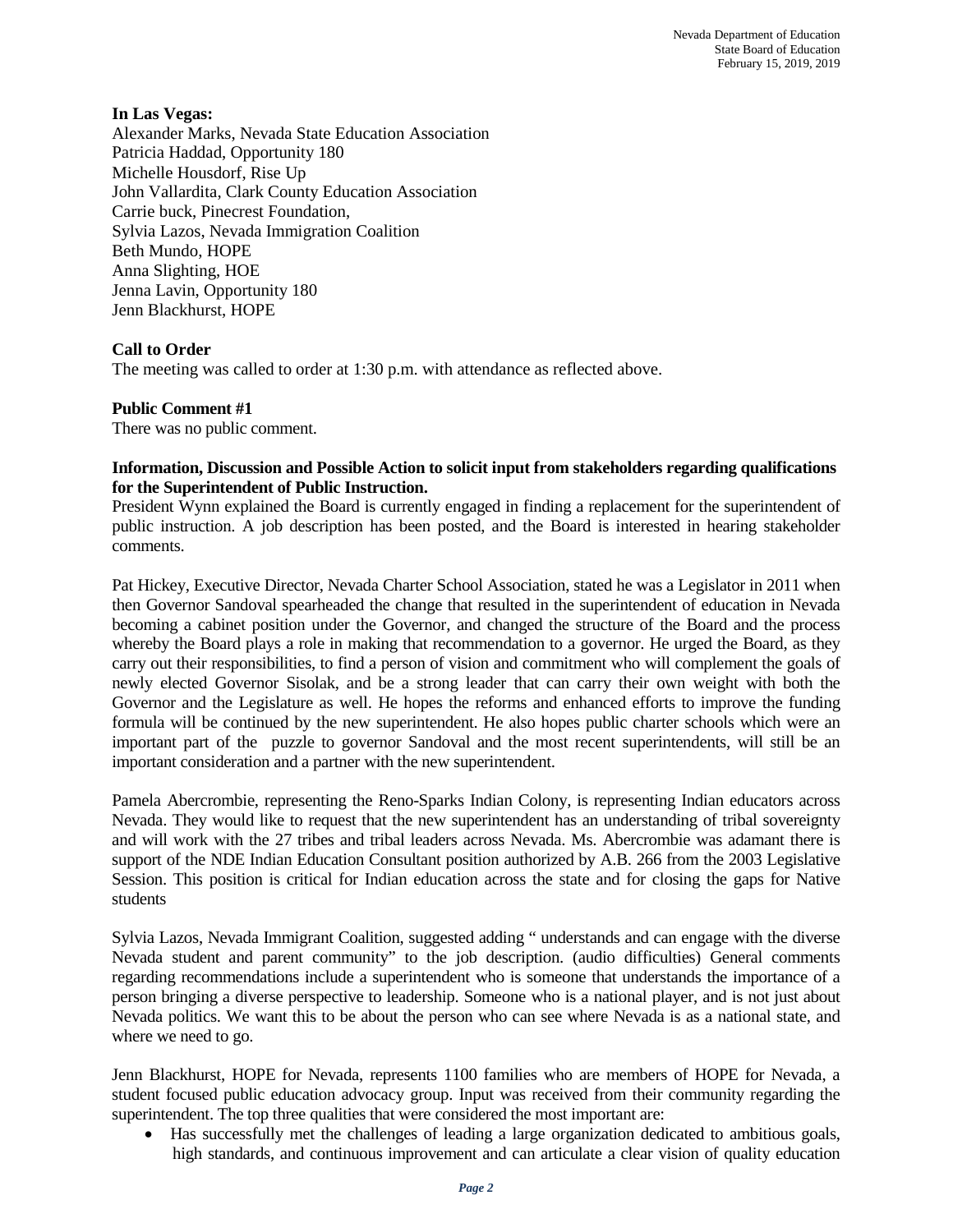with documented evidence of consistent positive results.

- Will continue to work toward equity and adequacy in Nevada education funding
- Experience working with all student demographics including special needs students such as English Language Learners, Special Education, Free and Reduced Lunch students, Gifted and Talented education.

The importance of the future superintendent continuing the work of equity and adequacy in education funding ranked highest. The quality ranked least important was understands and appreciates Nevada institutions, culture, political and educational leadership.

Tameka Henry, Board Member, Rise Up Nevada, which stands for Representing Improvement in Schools and Engagement. They are a diverse group of parents whose families live in east and north Las Vegas as well as the historic west side. Their mission is to connect with, empower and provide families with necessary resources to advocate relentlessly for quality education and positive change within Nevada. They identified priorities to consider for the next superintendent:

- Demonstrate an ability to articulate a clear vision of quality education with documented evidence of consistent positive results. Must have a clear and evident track record of getting results.
- Experience working with large budgets, education funding formulas and federal grants to ensure that work with fixing the funding formula can be carried forward by a strong leader.
- Strongly committed to education reform and a student first philosophy.
- Committed to equity and to ensure all students in Nevada are successful regardless of race, zip code or socio-economic status.

Alexander Marks, Nevada State Education Association (NSEA), stated that the NSEA requests that the Board strongly consider applicants who have a passion and record of fighting for public schools and the institution of public education - including our students, educators, parents and communities. Ideally, applicants would have their heart with students in the classroom and at school sites. This can help inform and drive their work in managing large budgets, transitioning Nevada's funding formula to build more equity for diverse student populations and inspire all statewide stakeholders to continue improving Nevada's public schools.

NSEA takes issue with language in the draft Job Announcement referring to "education reform" as unnecessarily vague. "Reform" could include corporate efforts such as private school vouchers, expansion of charter schools without appropriate accountability, efforts to blame teachers for any shortcomings in the classroom, and our system of over-testing that began with the Federal Race to the Top. NSEA hopes that these "reforms" will be left behind as our new superintendent takes on the work of advanced public education in Nevada.

Member Newburn commented about the desired qualifications in the draft job announcement. Ranking will come into play with the subcommittee when it comes time to select resumes. The priority will be a factor then. Of the comments he heard that were not trying to subtly trying change education policy were; understand and appreciates Nevada's institutions, culture and he suggested including diversity. It would read understand, and appreciate Nevada's institutions culture, diversity and political and educational leadership. When this started a decade ago, education reform meant something different. It meant improving outcomes for all students. Slowly over time the term has evolved and has been usurped by certain organizations. It has taken on an adversarial tone that it does not need. The mantra has always been, improving academic outcomes for all students. He would like that sentence to read, *strongly committed to improving academic outcomes for all students.* 

President Wynn noted that language exists in the sentence that also includes*, and student first philosophy*. In view of the earlier comment made about expanding the definition of what student focus is, she asked if he would like to recommend another approach in that category as well. Member Newburn said when committed to improving academic outcomes for all students, it implies the student first focus.

Deputy Attorney General Greg Ott suggested that Genevieve Hudson, Human Resources, incorporates suggestions from the Board unless there is an objection. If a member of the Board feels suggested language